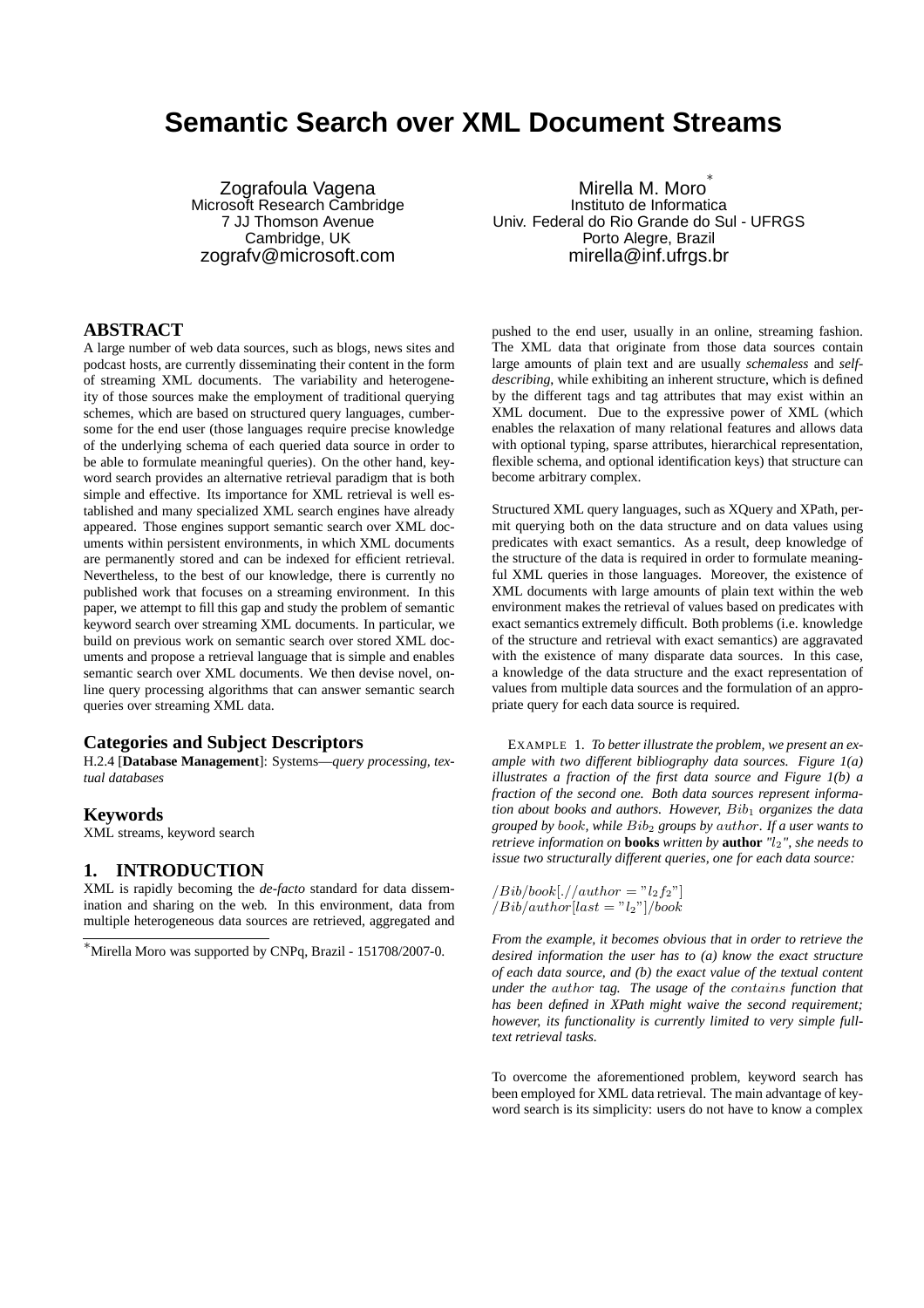

**Figure 1: Tree Representation of XML Data Collections.**

query language and can query any dataset without prior knowledge of the structure of the underlying data. So far, a number of specialized XML search engines have appeared (e.g. [5, 6, 12]). They leverage the power of pure, plain text-based, keyword search, in order to enable queries that convey semantic knowledge (e.g. that the user is looking for the author of a particular book) and retrieve data at different granularities than a physical document. Nevertheless, those engines work over stored XML documents. Porting their functionality to a streaming environment is not straightforward, since the processing algorithms of those engines depend heavily on the existence of full-text indexes.

In this work, we tackle the problem of semantic XML search within streaming environments. In particular we (a) describe a retrieval language that is simple and enables semantic search over XML documents and (b) devise novel query processing algorithms that can efficiently answer semantic search queries (posed in the retrieval language that we employ) over streaming XML documents.

This paper is organized as follows. In Section 2, we overview the main modules of a system for XML semantic search over streams. In Section 3, we explain the syntax and the semantics of the retrieval language that we employ and in Section 4 we present the algorithms that perform semantic keyword search over streaming XML documents. Finally, we discuss some related work in Section 5 and conclude the paper in Section 6.

## **2. XML SEMANTIC SEARCH OVERVIEW**

We assume that a number of web sources (or other data sources) are disseminating their content, which is encoded in XML, in an online fashion. Moreover, there is a mechanism for a user of the XML semantic search system to formulate (using the retrieval language that is described in Section 3) her queries and to register them with the system (i.e. to define how long the query is going to be active in the system). The registration mechanism resembles the query registration mechanisms that are supported in Data Stream

Management Systems (DSMSs) and has been extensively studied elsewhere (e.g. [1]). At each point in time, there is a number of active semantic search queries within the system. In order to answer one such query, the query processing algorithm searches each document in the order of its arrival by performing a single sequential scan over its contents. The exact processing that takes places over the contents of the document is described in Section 4.

#### **3. RETRIEVAL LANGUAGE**

There are many works that tackle the problem of (semantic) XML search within persistent environments (i.e. environments where documents can be permanently stored, indexed and retrieved using random access patterns). The majority of those works (e.g. [6, 7, 17]) employs the *list of keywords* as its retrieval language. Upon receiving such a list, an XML (semantic) search system identifies the documents (or document fragments) that best satisfy this list. While processing the query, the system may choose to consider only the textual content, or both the textual content and the labels of each XML node in the searched collection. Alternatively, the query language can provide the user with better control on the document fragments to consider, by enabling the latter to explicitly specify constraints on the labels and/or the textual content if she so desires (e.g. [2, 16]). In our work, we opted for this latter option because of the better control that it provides while requiring minimal (or no) schema knowledge to formulate a query. Our language, whose syntax has been borrowed from [2, 16], is defined as follow:

DEFINITION 1. *(XML Semantic Search Query). Assume a(n) (infinite) stream of documents*  $\langle d_i \rangle$ ,  $i = 1, ...$  *Moreover, let*  $\{N_i\}$ *be the set of XML nodes within document*  $d_i$ . An XML semantic *search query* Q *over this XML document stream is a list of* **query terms**  $(t_1, ..., t_m)$ *. Each query term is of the form:*  $l::k, l::;::k,$ *or* k*, where* l *is a node label and* k *a keyword. A node* n<sup>i</sup> *within document* d<sup>i</sup> *satisfies a query term of the form:*

- l::k *if*  $n_i$ 's label equals l and the tokenized textual content of n<sup>i</sup> *contains the word* k*.*
- $\bullet$  *l:: if*  $n_i$ *'s label equals l.*
- $:k$  *if the tokenized textual content of*  $n_i$  *contains the word k.*
- $k$  *if either*  $n_i$ *'s label is*  $k$  *or the tokenized textual content of* n<sup>i</sup> *contains the word* k*.*

*Each query term*  $t_i$  *results in a separate* **input stream**  $IS_i$ *, which contains all the nodes that satisfy the term. The answer to* Q *consists of a stream of document fragments*  $\langle df_i \rangle$ ,  $i = 1, ...$  *Each such document fragment contains at least one tuple*  $(n_1, ..., n_m)$ ,  $n_i \in IS_i$  with the additional constraint that the nodes in this tuple *are meaningfully related.*

**Node Relatedness Heuristics:** The previous definition contains a requirement, namely, the *meaningful relatedness* of nodes, whose definition depends on user needs. Existing XML semantic search systems have employed a number of different heuristics to decide when a group of nodes contains meaningfully related nodes [2, 6, 9, 11, 14, 17, 18]. Moreover, very recently, a comparative survey of all those heuristics has appeared in [16]. The results of that work show that, among all the heuristics, the ones that are described in [6] and [17] (as well as their variants) return better quality results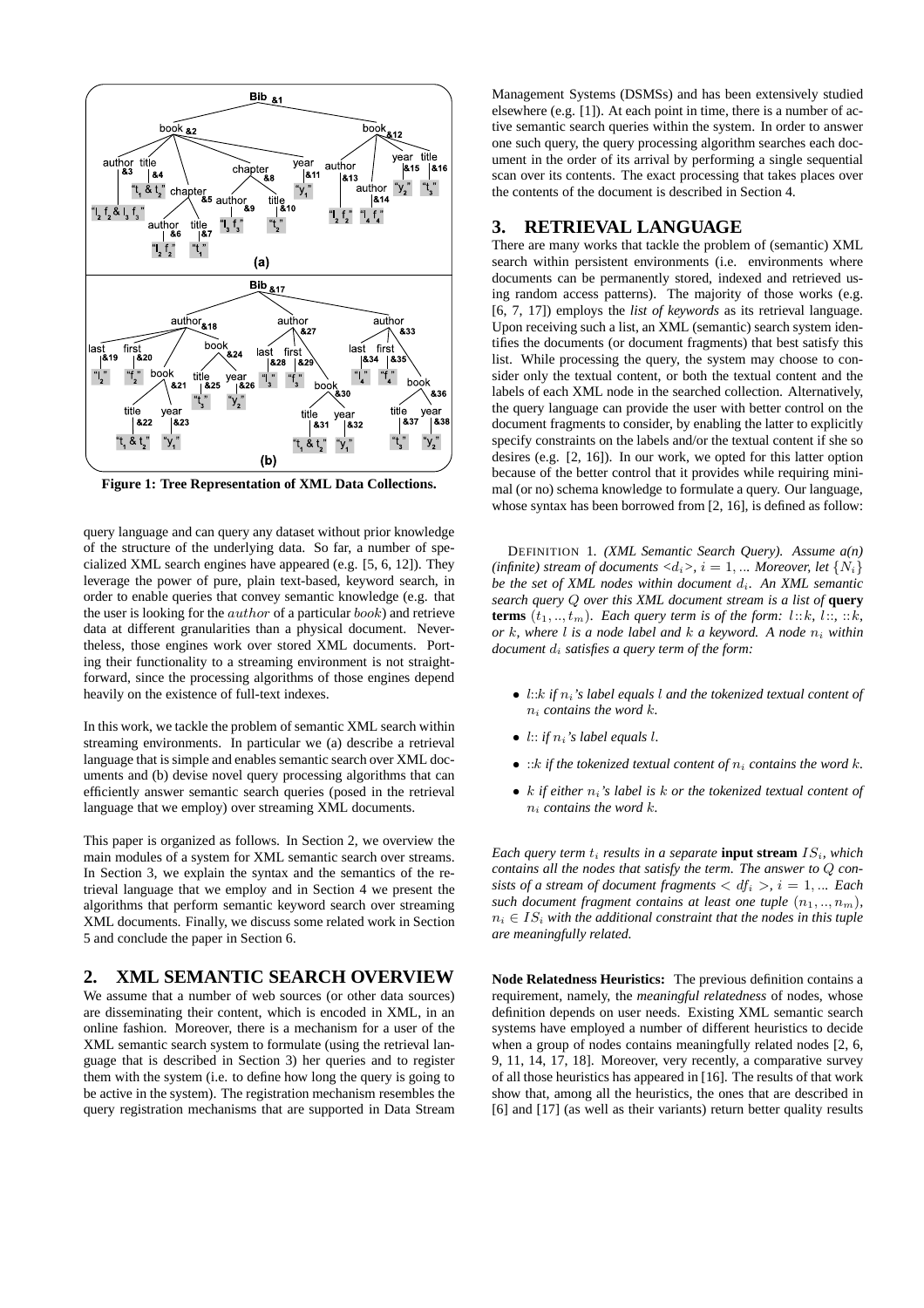(in terms of false positives and false negatives) over the rest of the heuristics.

The focus of our work is on how to support semantic search over streaming XML documents, and not on to devise new relatedness heuristic. Therefore, considering the results of the aforementioned survey (i.e. [16]), we decided to investigate whether the heuristics that were proposed in [2, 6, 17] can be efficiently employed in a streaming environment. Those heuristics, which employ the notion of the *Lowest Common Ancestor (LCA)* of two nodes  $n_1$  and  $n_2$  ([13]), are defined as follows. Assume that an XML semantic search query has produced two input streams  $IS_1$  and  $IS_2$ :

DEFINITION 2. *(XRank Heuristic) The XRank system [6] as*serts that two nodes  $n_1$  and  $n_2$  that belong to the same XML doc*ument*  $d_i$ , with  $n_1 \in IS_1$  *and*  $n_2 \in IS_2$ , *are meaningfully related if there are no nodes*  $n_3 \in d_i$  *and*  $n_4 \in d_i$  *such that*  $LCA(n_1, n_3)$ *is descendant of*  $LCA(n_1, n_2)$  *or*  $LCA(n_2, n_4)$  *is descendant of*  $LCA(n_1, n_2)$ .

DEFINITION 3. *(SLCA Heuristic) The SLCA heuristic [17]* states that two nodes  $n_1$  and  $n_2$  that belong to the same docu*ment*  $d_i$ *, with*  $n_1 \in IS_1$  *and*  $n_2 \in IS_2$ *, are meaningfully related unless there exist two other nodes*  $n_3$  *and*  $n_4$  *that also belong to*  $d_i$ *such that the*  $LCA(n_3, n_4)$  *is a descendant of the*  $LCA(n_1, n_2)$ *. The intuition behind that (as well as the* XRank*) heuristics is that smaller trees contain more meaningfully related nodes. The difference between the* SLCA *and the* XRank *heuristics is that the first one disqualifies a pair of nodes*  $n_1$  *and*  $n_2$  *if there exists* any other pair  $(n_3, n_4)$  with  $LCA(n_3, n_4)$  being a descendant of LCA(n1, n2)*, while* XRank *has the additional constraint that*  $n_1 = n_3$  *or*  $n_2 = n_4$ .

For ease of exposition, we provided the relatedness heuristics definitions in terms of only two nodes. However, our XML semantic search algorithms can handle any number of query terms. Before describing those algorithms, we provide an example of the employment of each of the above heuristics, in order to better illustrate their functionality.

EXAMPLE 2. Assume a stream  $\langle d_i \rangle$  i = 1, .. of XML *documents. Each document in the stream conforms to one of the two data sources from Example* 1*, which we described in Section 1. Assume also that a user is issuing the XML semantic search query: author :: l<sub>2</sub>, title ::. Moreover, let's assume also that the first document to arrive at the search system is the one shown in Figure 1a. The input streams that correspond to the two query terms "*author :: l2*" and*  $"title ::" are: author\_{&3}, author\_{&6}, author\_{&13} > and$ title&4, title&7, title&16> *respectively. The next step is to identify which of the pairs of those authors and titles are meaningfully related.*

*The XRank heuristic will accept the pairs*  $(author_{\&3}, title_{\&4}),$  $(author_{\&6}, title_{\&7})$  *and*  $(author_{\&13}, title_{\&16})$  *as meaningfully related.* However, it will reject the pair  $(author_{\&3}, title_{\&7})$  $since \ LCA(author_{\&6}, title_{\&7}) = chapter_{\&5} is descen$ *dant of*  $LCA(author_{\&3}, title_{\&7}) = book_{\&2}.$  It will also *reject the pairs*  $(author_{&3}, title_{&16})$ *,*  $(author_{&6}, title_{&4})$ *,*  $(author_{\&6}, title_{\&16}),$   $(author_{\&13}, title_{\&3})$  *and*  **Algorithm 1** Evaluate Search Heuristic  ${\bf \{Input: Set of Query Terms } Q_t\}$ Stream of XML documents  $S_d$ {**Output**: Set of result XML nodes  $R_t$ }  $R_t := \emptyset$ **for**  $d \in S_d$  **do** s.clear() {initialize node stack}  $R_t := R_t \cup SAX\_Parse(d, Q_t, s, R_t)$ **end for** return R<sup>t</sup>

(author&13, title&7) *using similar arguments. Finally, it will return as answers the document fragment rooted at book* $_{22}$ ,  $chapters_{\&5}$  *and* book $_{\&12}$ *.* 

*The* SLCA *heuristic will work in a similar way. However, contrary to the* XRank *heuristic, it will also reject the the pair* (author<sub>&3</sub>, title<sub>&4</sub>), *because*  $LCA(author_{&6}, title_{&7}) =$ chapter<sub>&5</sub> is descendant of  $LCA(author_{\&3}, title_{\&4}) = book_{\&2}.$ *Thus, it will return as answers the document fragment rooted at*  $chapters_5$  *and* book<sub>&12</sub>.

Having described the retrieval language as well as the node relatedness heuristics that are employed by our XML semantic search system, we are now ready to describe how to efficiently process queries posed in that language in a streaming fashion.

### **4. QUERY EVALUATION**

In order to support semantic search over XML documents, we need to devise algorithms that operate with a single scan (or at most small number of scans) over the incoming documents. Moreover their memory requirements should be bounded. In this section, we propose novel streaming algorithms that answer an arbitrary query expressed in the language previously introduced, while meeting the requirements that we just set.

Having a search query  $Q_t$  over a stream of documents  $S_d$ , the general search process is illustrated in Algorithm 1. As shown in the algorithm, each document  $d$  in the stream  $S_d$  is individually processed. The answers that exist within this document are collected and merged with the answers that are retrieved from the XML documents that have arrived previously, in  $R_t$ .

Each document is processed in  $S_d$  sequential fashion by a SAX parser, which returns five types of events for a document:  $startDocument()$ ,  $startElement(taq)$ , characters(text),  $endElement(taq)$ , and  $endDocument()$ . Our search algorithms then work through the SAX call back functions for those events.

Having described the base process in Algorithm 1, we start presenting the search algorithms by describing the search process in each XML document for the case when the XRank heuristic is used. We then continue with the incorporation of the SLCA heuristic in the search process.

# **4.1 Employing the XRank Heuristic**

The  $XRank$  heuristic (Section 3) implies that a document fragment  $df_1$  belongs to the query answer set if: (a) it contains at least one node that satisfies a query term; (b) this node does not belong to another document fragment  $df_2$  that resides within  $df_1$  and belongs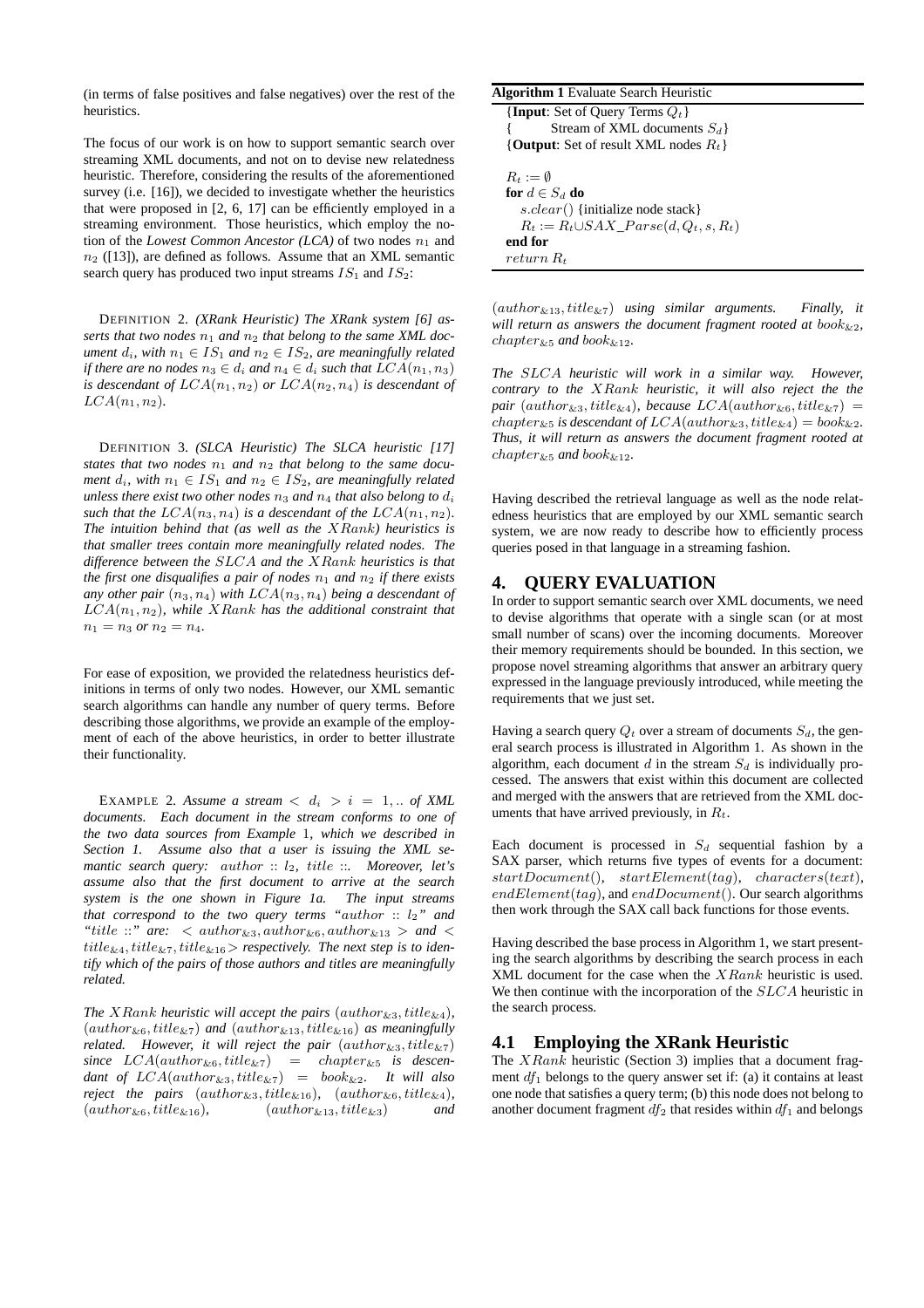

**Algorithm 2** Evaluate XRANK Heuristic - Start Tag {**Input**: Accessed Document Node n} Set of Ouery Terms  $Q_t$  } Node Stack s}  $s_n. label := n. label$  {create new stack node}  $s_n.term\_instances := \emptyset$ **if** ∃  $t$ :: ∈  $Q_t$  :  $t$  == n.label **then**  $s_n.term\_instances(t::) := FOUND$ **end if if** ∃  $k$  ∈  $Q_t$  :  $k$  == n.label **then**  $s_n.term\_instances(k) := FOUND$ **end if** s.push $(s_n)$ 

to the result set; and (c) there is at least one such node for each query term. Moreover, if a node belongs to a particular document fragment df then it is a descendant of the root node of df.

Taking those facts into consideration, the processing algorithm works as follows. First, note that, using a SAX parser, the algorithm scans the document in an in-order fashion and, as a result, a node is visited before all its descendants. In other words, when the SAX parser generates an open tag event (callback function *startElement*), it denotes the visit of a new node, while an *end tag* (*endElement*) denotes that the descendants of the corresponding node have all been visited. Each node that is visited is buffered within a stack and is popped from it when all its descendants have been visited. Each node that is pushed within the stack is associated with a bitmap, which maintains one bit for each query term in the query. Moreover, if the tag of this node satisfies a query term, the corresponding bit is set to 1. When the  $SAX$  parser parses XML text, this text is tokenized and for each token the algorithm checks whether: (a) the token satisfies a query term; and (b) combination of the the tag of the node currently at the top of the stack satisfies a query term. In each case, the corresponding bits at the bitmap of the top of the stack are set to 1. When all the descendants of a node  $n$  have been visited, the latter is popped from the stack. At this point, if all the bits of the corresponding bitmap  $bm_n$  have been set, the algorithm concludes that  $n$  is a root for a result to the search query. Otherwise, the bits in  $bm_n$  that are equal to 1 are copied to the corresponding places in the bitmap of the parent node (which now resides at the top of the stack). That way, the information about existence of nodes that satisfy query terms is propagated to ancestor nodes and the semantics of the language are supported.

The pseudocode of the entire query processing task is presented in Algorithms 2, 4 and 3. Those algorithms describe what is executed when the SAX parser visit an *open tag*, *XML textual content* and **Algorithm 3** Evaluate XRank Heuristic - End Tag {**Input**: Set of result XML nodes  $R_t$ }  $r_n := s.pop()$ **if**  $r_n.term\_instances == COMPLETE$  **then**  $R_t := R_t \cup \{r_n\}$ **else for**  $tk \in r_n.$  *term\_instances.keys* **do** 

**if**  $r_n.term\_instances(tk) == FOUND$  **then**  $s.top().term\_instances(tk) := FOUND$ **end if end for end if**

| <b>Algorithm 4</b> Evaluate Search Heuristic - XML Text              |
|----------------------------------------------------------------------|
| {Input: Textual Content $text$                                       |
| Node Stack $s$                                                       |
| <b>for</b> $word \in$ tokenize( <i>text</i> ) <b>do</b>              |
| if $\exists$ :: $k \in Q_t$ : $k == word$ then                       |
| $s.top().term\_instances(::k):=FOUND$                                |
| end if                                                               |
| if $\exists k \in Q_t : k == word$ then                              |
| $s.top() . term\_instances(k) := FOUND$                              |
| end if                                                               |
| if $\exists t$ ::: $k \in Q_t$ : $(t == s.top().labelAND k == word)$ |
| then                                                                 |
| $s.top().term_instances(tk) := FOUND$                                |
| end if                                                               |
| end for                                                              |

a *close tag* respectively. For simplicity, we omitted the code that handles XML attributes, as the corresponding process is identical with that of visiting a leaf node, whose tag and textual values are equal to the attribute name and value respectively. The example that follows illustrates the functionality of the algorithm that we just described:

EXAMPLE 3. *We utilize the same setting (i.e. input datasets and query) as the one described in Example 2. As before, assume that the first document to enter the system is the one shown in Figure 1a. Moreover, let's assume that the system employs the* XRank *heuristic to process the retrieval queries that are posed by the user. Upon receiving the input document, the search procedure invokes the* SAX *parser and starts scanning the XML document in a preorder fashion. In Figure 2a we show the state of the algorithm (i.e. the contents of the stack and the bitmaps) after the start tags of the nodes*  $\text{Bib}_1$ ,  $\text{book}_2$  *and*  $\text{author}_3$  *have been visited (in that*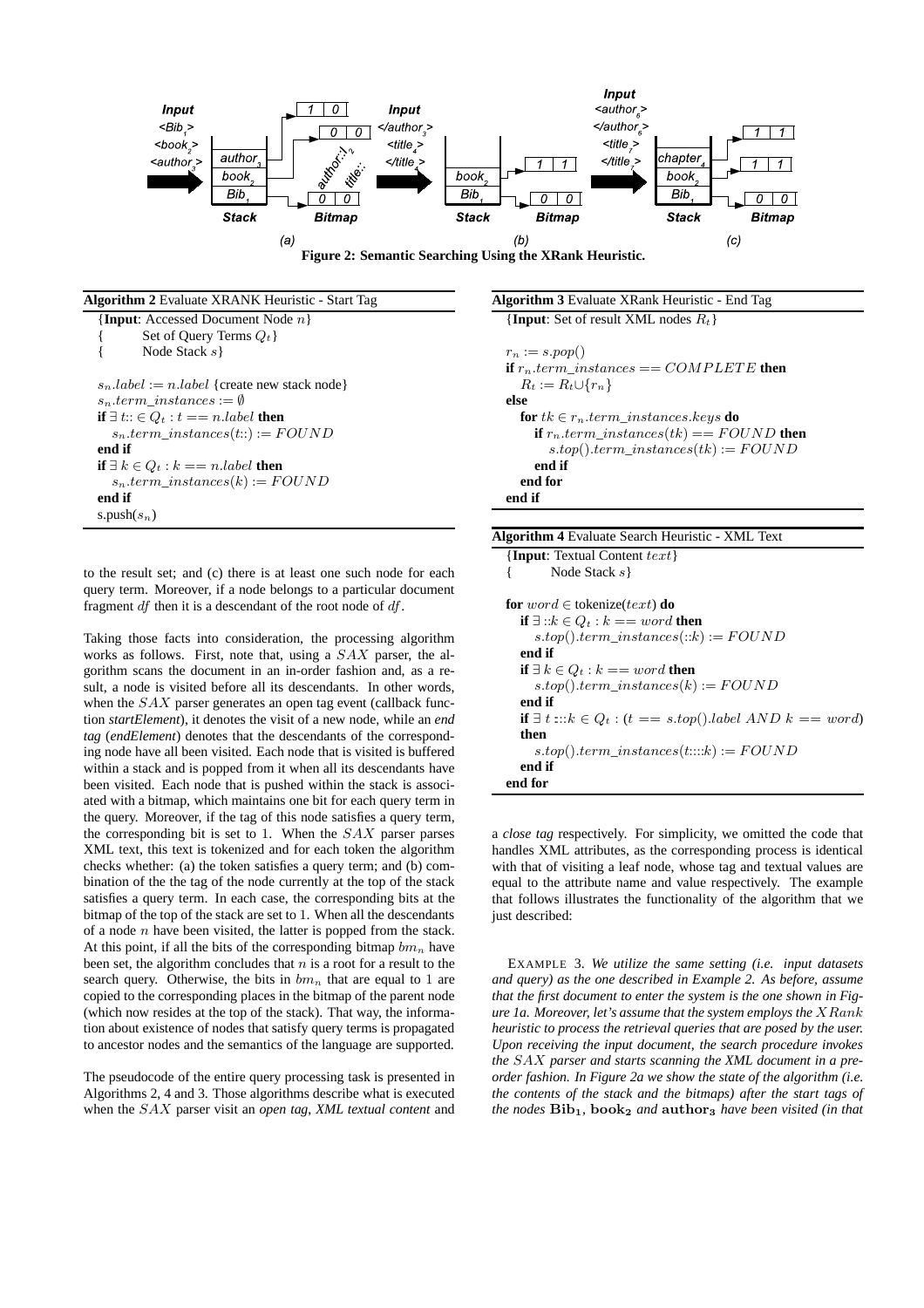*order) and the textual content of author has been tokenized and processed. As shown in the figure, all three nodes currently reside in the stack. Moreover the bitmap that corresponds to the author element has been updated so that it reflects the fact that the token*  $l_2$ *satisfies the query term* author::l2*. In the next step, the end tag of* author<sup>3</sup> *is visited and that node is popped from the stack. At this* point, and because it's bitmap is not complete with 1's, the 1's that *exist in that bitmap are copied to the corresponding places in the bitmap of the* book<sup>2</sup> *node. A similar copying happens when the end tag of node* **title<sub>4</sub>** *is visited. The state of the algorithm then is depicted in Figure 2b. At this point one can see that node* **book**<sub>2</sub> *is a root of a query result as its bitmap is now complete with*  $1's$ . *The same situation, i.e. a complete bitmap with* 1 ′ s*, will happen for node* chapter<sub>4</sub>, after the end tag of title<sub>7</sub> is visited and that node *is popped from the stack. This is shown in Figure 2c. As a result, in the next step and after the node has been popped from the stack, the document fragment rooted at that node is returned as result to the user. The algorithm continues operating in a this fashion until all the tags within the document have been visited.*

#### **4.2 Employing the SLCA Heuristic**

The SLCA heuristic (Section 3) suggests that a document fragment  $df_1$  belongs to the query answer set if (a) it contains at least one node that satisfies a query term, (b) there exists no other document fragment  $df_2$  that resides within  $df_1$  and belongs to the result set. The astute reader may have realized that the main difference with the  $XRank$  heuristic is that if a node n is identified as root of a query result, then none of  $n's$  ancestors can be root of another query answer.

With this observation in mind, the processing algorithm operates in a very similar way as the one that employs the  $XRank$  heuristics (and which we have just described). In particular, it also scans the document in an in-order fashion (through SAX parser) and keeps each visited node within a stack until all the descends of that node have been processed. Each node that resides within the stack is associated with a bitmap whose structure and functionality is the same as those of the bitmap that are used in the previous algorithm (i.e. to keep track of the query terms that are satisfied within the fragment that is rooted at the corresponding stack node). Moreover, each node in the stack is also associated with a flag that checks whether the node can be root of a query result. When a node  $n$  is inserted into the stack this flag is set to  $TRUE$  denoting that n can be such a root. When  $n$  is popped from the stack, the corresponding flag is tested and if it is still  $TRUE n's$  bitmap,  $bm_n$ , is also checked. If its bits are all 1, the algorithm concludes that  $n$  is a root of a query result. At this point, it sets the flag of the parent (which now resides at the top of the stack) to FALSE, as the latter cannot be a root of a result anymore. If the bitmap test does not succeed, the bits in  $bm_n$  that are equal to 1 are copied to the corresponding places in the bitmap of the parent node, just like the previous algorithm. If, on the other hand,  $n's$  flag is  $FALSE$ , the flag of the parent is set to  $FALSE$ . That way the fact that a descendant node has been identified as root of a query result is upwards propagated and the algorithm correctly implements the semantics of the SLCA heuristic.

The relevant pseudocode is presented in Algorithms 5, 4 and 6. Similarly with the previous section, those algorithms describe what is executed when the SAX parser visit an *open tag*, *XML textual content* and a *close tag* respectively. We further explain the functionality of the those algorithms with a concrete example:

#### **Algorithm 5** Evaluate SLCA Heuristic - Start Tag {**Input**: Accessed Document Node n} Set of Query Terms  $Q_t$  } { Node Stack s}  $s_n. label := n. label$  {create new stack node}  $s_n.CAN\_BE\_SLCA := TRUE$  $s_n.term\_instances := \emptyset$ **if** ∃  $t$ :: ∈  $Q_t$  :  $t$  == n.label **then**  $s_n.term\_instances(t::) := FOUND$ **end if if** ∃  $k$  ∈  $Q_t$  :  $k$  == n.label **then**  $s_n.term\_instances(k) := FOUND$ **end if**

s.push $(s_n)$ 

| <b>Algorithm 6</b> Evaluate SLCA Heuristic - End Tag     |
|----------------------------------------------------------|
| {Input: Set of result XML nodes $R_t$ }                  |
| Node Stack $s$<br>ł                                      |
|                                                          |
| $r_n := s.pop()$                                         |
| if $r_n$ .CAN BE SLCA == FALSE then                      |
| $s.top().CAN\_BE\_SLCA := FALSE$                         |
| else                                                     |
| <b>if</b> $r_n$ , term instances == $COMPLETE$ then      |
| $R_t := R_t \cup \{r_n\}$                                |
| $s.top().CAN\_BE\_SLCA := FALSE$                         |
| else                                                     |
| <b>for</b> $tk \in r_n.$ term_instances. keys <b>do</b>  |
| <b>if</b> $r_n.$ term_instances(tk) == FOUND <b>then</b> |
| $s.top().term\_instances(tk) := FOUND$                   |
| end if                                                   |
| end for                                                  |
| end if                                                   |
| end if                                                   |

EXAMPLE 4. *We change Example 3 with the assumption that the* SLCA *heuristic is employed in order to process the retrieval queries. The algorithm operates in the same fashion as in the case when the* XRank *heuristic is used up to the point that the node* chapter<sup>4</sup> *is about to be popped from the stack. The state of the algorithm then is illustrated in Figure 3a. After node* chapter<sub>4</sub> *is popped and identified as root of a query result, the algorithm decides that its ancestor (i.e. node* book2*) cannot be root of a query result anymore. In Figure 3a, the node* **book**<sub>2</sub> *is shadowed with gray to denote the fact that its flag is going to be marked as* FALSE*. When that node is popped from the stack, the value of its flag is propagated its parent node (e.g. node*  $Bib_1$ ) (as shown *in Figure 3b) and the node is discarded. From then on, the computation of the algorithm continues in a similar fashion, until all the tags of the input document have been processed.*

#### **5. RELATED WORK**

Our work is related to the extensive research on XML search within persistent environments as well as the processing of structured queries over streaming data. In this section, we review those works and compare/contrast them with our contributions.

**XML search within persistent environments**. There are many specialized XML search engines that implement keyword search over XML data (e.g [2, 5, 7, 15]). Those engines identify sets of